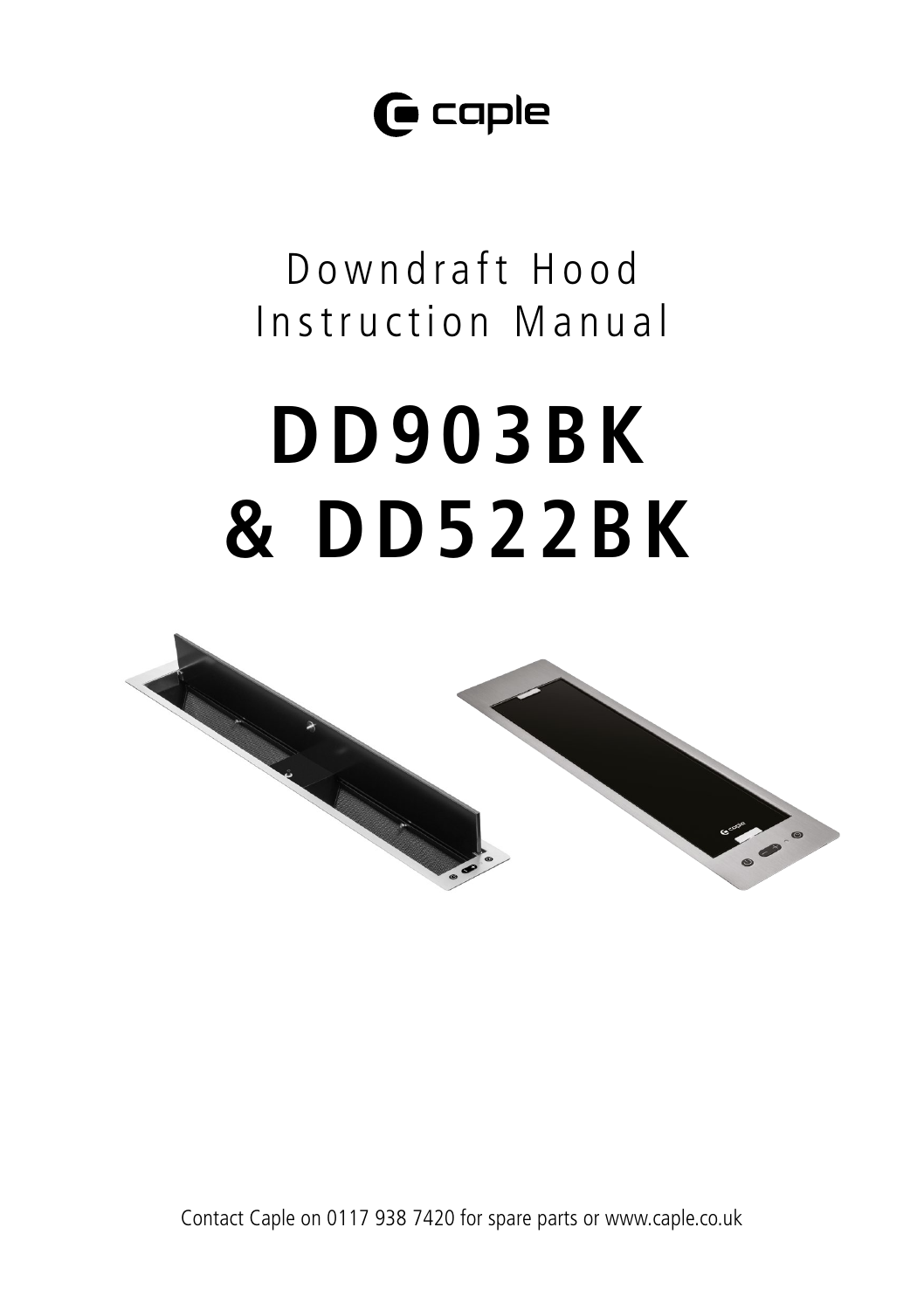# CONTENTS

| Safety Instructions                                             | 3  |
|-----------------------------------------------------------------|----|
| Safety Instructions and Warnings                                | 4  |
| <b>Dimensions</b>                                               | 8  |
| Installation                                                    | 8  |
| Grease Filter Removal, Installing the Activated Charcoal Filter | 16 |
| Electrical Connection                                           | 17 |
| Operating the Downdraft Extractor                               | 19 |
| Cleaning the Extractor                                          | 21 |
| Troubleshooting                                                 | 22 |
| Aftersales Service                                              | 23 |
| Caple Contact Details                                           | 24 |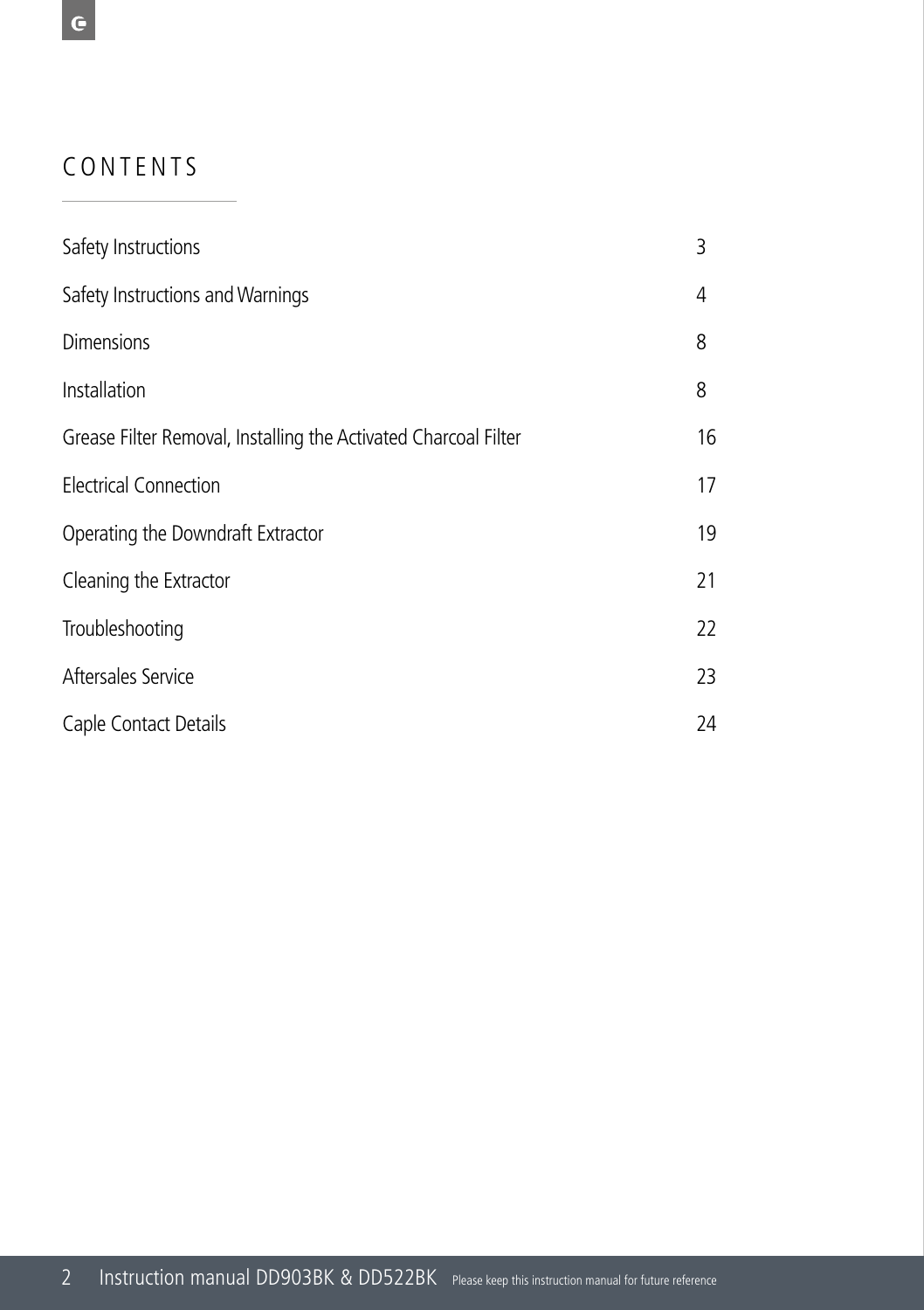# **INTRODUCTION**

Thank you for choosing this Caple downdraft extractor.

To ensure that you get the best results from your new downdraft extractor, we strongly suggest that you read this instruction manual thoroughly before use. If treated with care, your Caple product should give you years of trouble-free use.

To register ownership, please ensure you complete and return the guarantee card supplied with the appliance or visit www.caple.co.uk and register here.

This instruction manual is designed to provide you with all the required information related to the installation, use and maintenance of the appliance.

This downdraft extractor is designed to extract unpleasant odours and cooking vapours from the kitchen. In order to operate the unit correctly and safely, please read this instruction manual carefully before installation and use.

Please read this manual carefully before using your appliance. It contains important safety advice; it explains how to use and look after your appliance so that it will provide you with many years of reliable service.

Should a fault arise, please first consult the "Troubleshooting" section. You can often rectify minor problems yourself, thus saving unnecessary service costs.

Please keep this manual in a safe place and pass it on to new owners for their information and safety.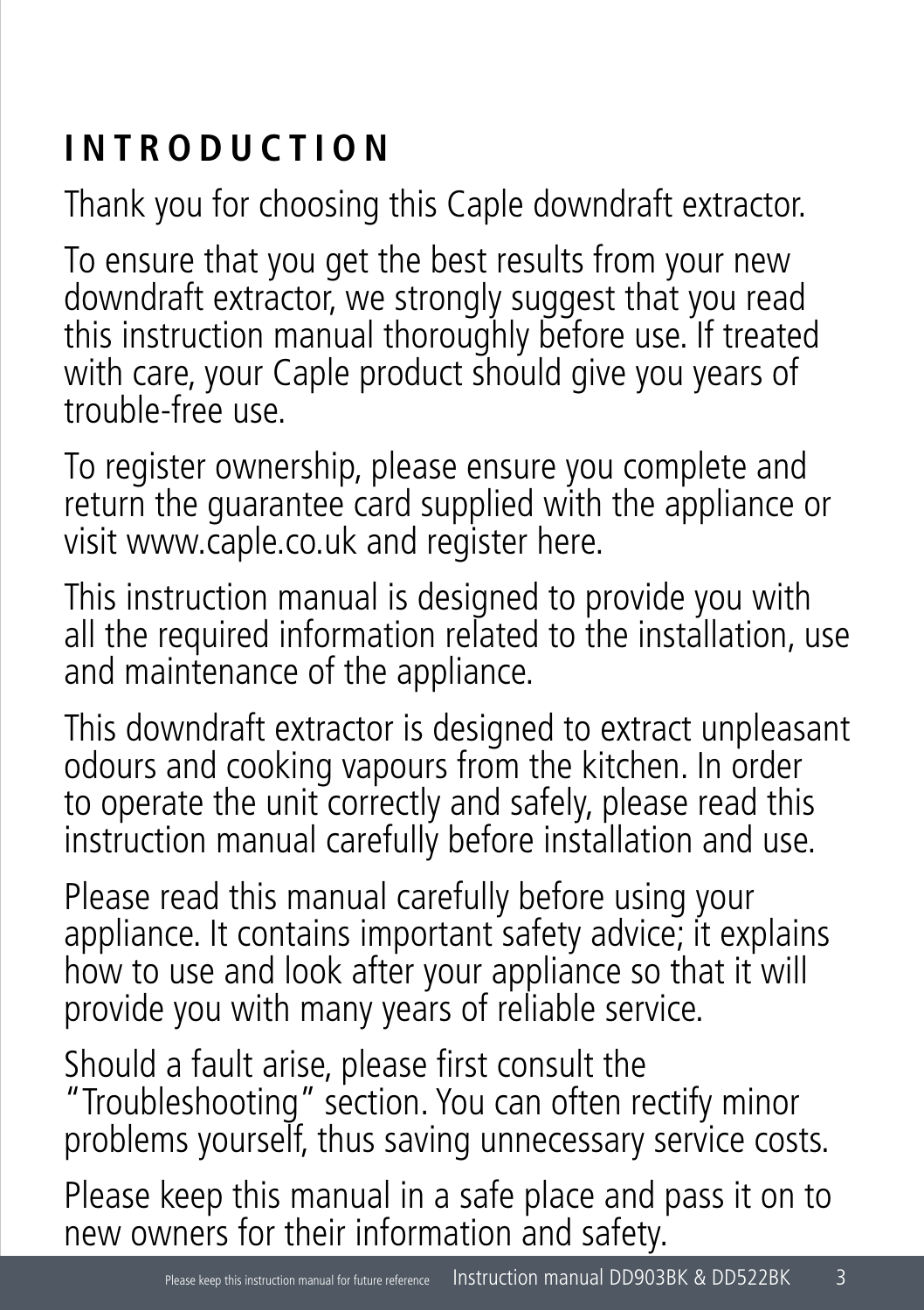# **S A F E T Y I N S T R U C T I O N S AND WARNINGS:**

These hoods have been designed for personal use in the home. The appliance must be used by adults. Make sure that the appliance is out of reach of children and that they do not use it to play with. Make sure that children do not operate the controls.

- When the appliance is delivered, check the overall appearance of the packaging.
- Any remarks should be written on the delivery note, of which you keep a copy. Your appliance is designed for normal domestic use. It is not designed for commercial or industrial use, or for purposes other than those for which it was designed.
- Any consequences of or damage from incorrect installation or incorrect use of the appliance will not be covered by the manufacturer's guarantee.
- Do not ever change or try to change the characteristics of this appliance. This would be a danger. Repairs must be performed only by a Caple approved engineer.
- Always disconnect the hood before carrying out cleaning or maintenance operations.
- Adequately ventilate the room when a cooker hood and other appliances, powered by energy other than electricity, are used simultaneously, so that the hood does not suck any-combustion fumes.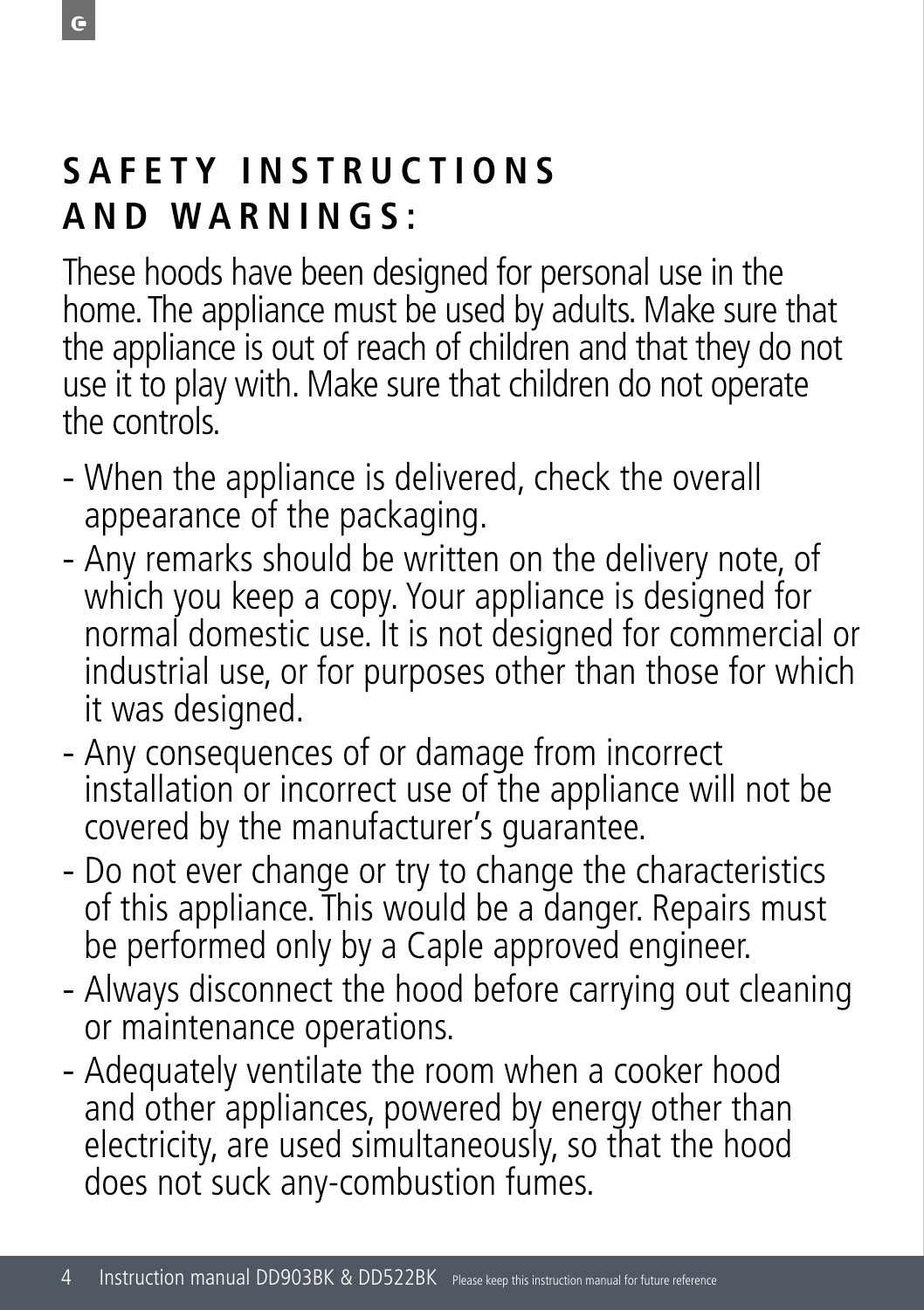- Do not cook food over open flames (flambé) or operate gas hobs without pots or pans on them while using the hood (the flames may get sucked into the hood causing damage to the appliance).
- Frying under the appliance must be done under constant supervision as hot oils and fats may ignite.
- Respect the guidelines for cleaning and replacement of grease filters. Accumulated deposits of grease are a fire hazard.
- This appliance must not be used near hobs powered by wood or coal or in any case, near hobs with power levels that could damage the appliance.
- Never use steam or high pressure devices for cleaning your hood (regulations regarding electrical safety).
- Never use the cooker hood without the grease filters fitted.
- This appliance is intended to be used in household and similar applications such as:
	- › Staff kitchen areas in shops, offices and other working environments.
	- › Farm Houses.
	- › By clients in hotels, motels and other residential type environments.
	- › Bed and breakfast type environments.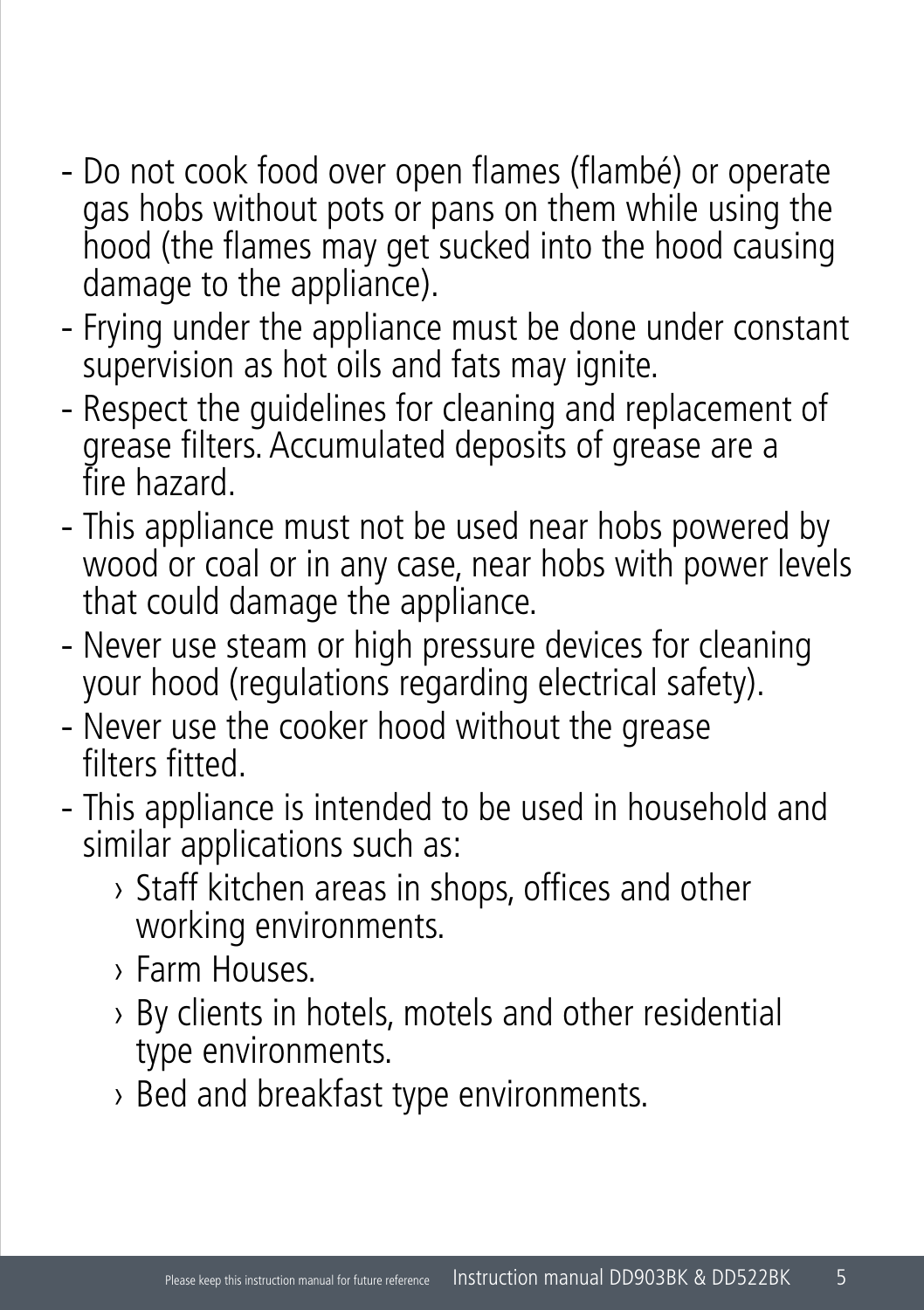We are constantly seeking to improve our products, we reserve the right to modify their technical, functional, or aesthetic characteristics deriving from their upgrading.

In the event a downdraft is installed with an external motor, for normal downdraft operation, it is necessary to use an external motor made by the same manufacturer.

The air collected must not be conveyed into a flue used for smoke or fumes from appliances powered by anything other than electricity (central heating systems, etc.). As far as discharging exhaust air is concerned, please follow the guidelines given by competent authorities.

There must be a minimum space of 50mm between the edge of a gas hob and the downdraft frame.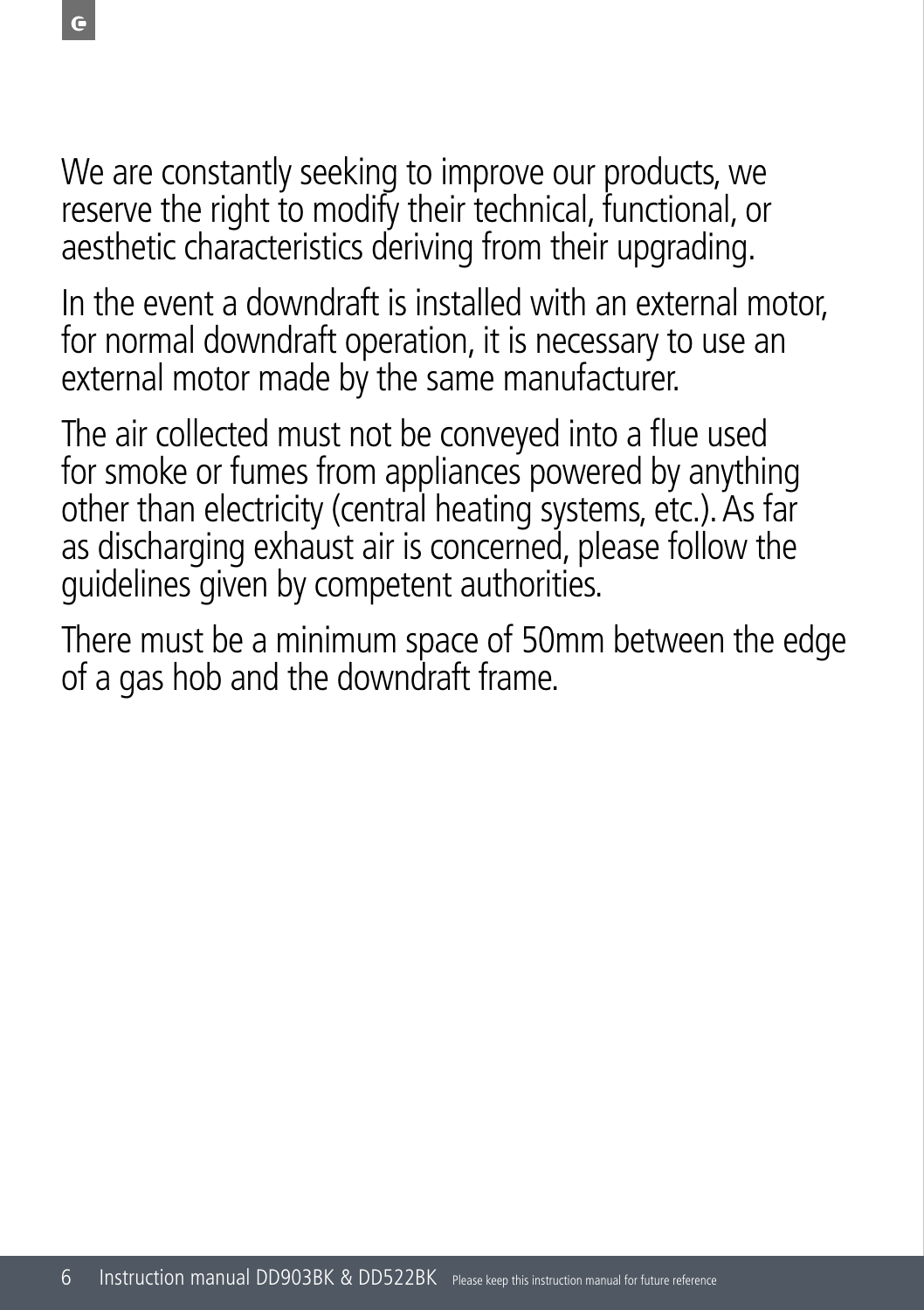

#### **ENVIRONMENTAL PROTECTION**

Waste electrical products should not be disposed of with household waste. Please recycle where facilities exist. Check with your Local Authority or retailer for recycling advice. This appliance is marked according to the European directive on Waste Electrical and Electronic Equipment (WEEE).

By ensuring this product is disposed of correctly, you will help prevent potential negative consequences for the environment and human health, which could otherwise be caused by inappropriate waste handling of this product. The symbol on the product indicates that this product may not be treated as household waste. Instead it shall be handed over to the applicable collection point for the recycling of electrical and electronic equipment. Disposal must be carried out in accordance with local environmental regulations for waste disposal.

For more detailed information about treatment, recovery and recycling of this product, please contact your local council, your household waste disposal service or the retailer where you purchased the product.

#### **WARRANTY**

Your new appliance is covered by warranty. The warranty card is enclosed - if it is missing, you must provide the following information to your retailer in order to receive a replacement: date of purchase, model and serial number. Registration can also be completed online by visiting www.caple.co.uk.

Ensure you keep your warranty card safe, you may need to show it to Caple Service together with proof of purchase. If you fail to show your warranty card you will incur all repair charges.

Spare parts are only available from Caple Service and spare parts authorised centres.

# **CE DECLARATIONS OF CONFORMITY CE**

This appliance has been manufactured to the strictest standards and complies with all applicable legislation, Low Voltage Directive (LVD) and Electromagnetic Compatibility (EMC).

# UK **UKCA DECLARATIONS OF CONFORMITY**

This appliance has been manufactured to the strictest standards and complies with all applicable legislation.

### **TECHNICAL FICHE**

This appliance conforms to all current and applicable energy regulations. To view the Technical Fiche that supports the energy labelling data, please visit the product page on our website www.caple.co.uk.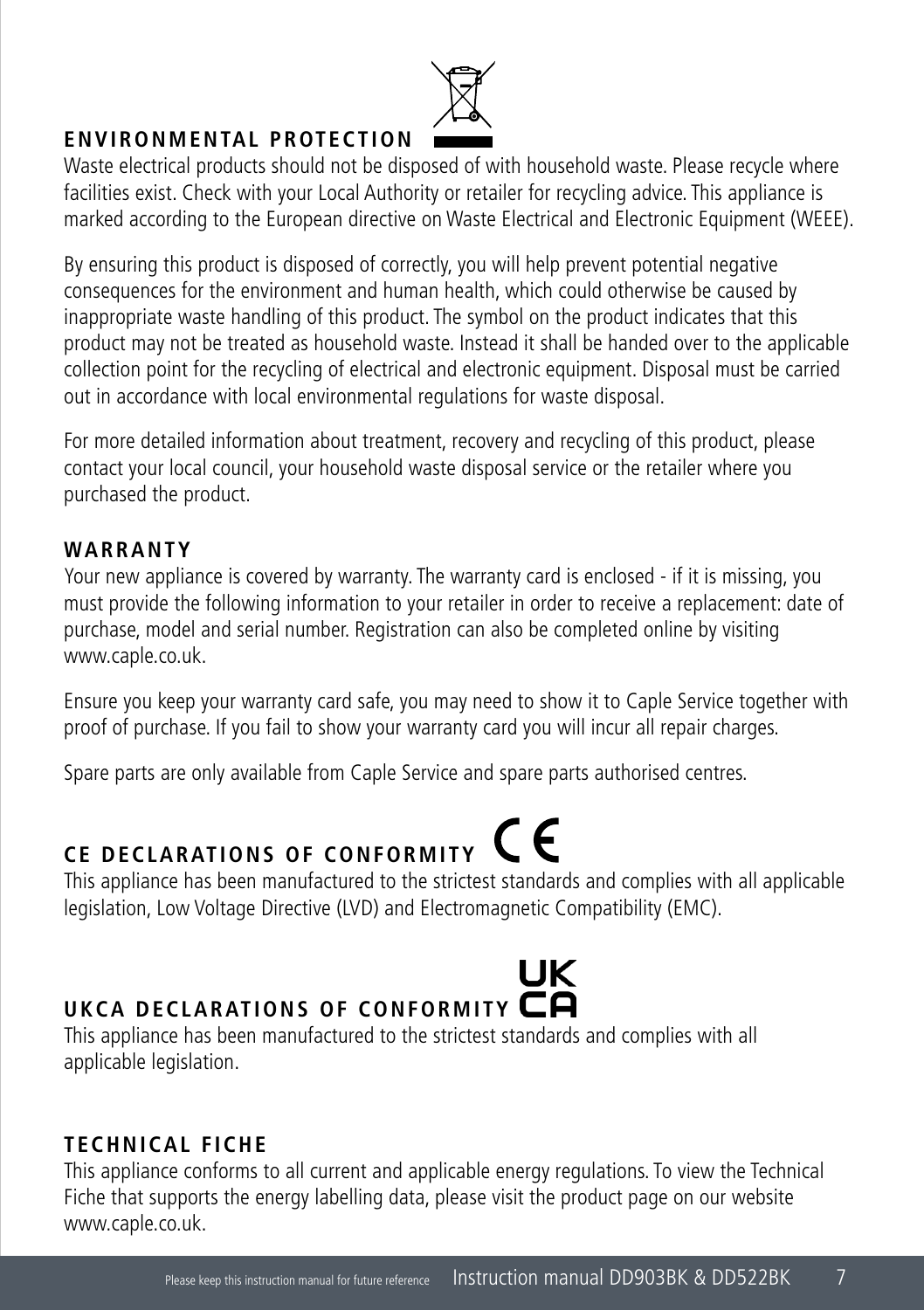#### DESCRIPTION OF THE APPLIANCE SCRIPIION OF TH **CEPTION OF THE THE APPLICATION**

## **DD903BK DD903BK**

 $\overline{c}$ 



**DD522BK DD522BK DD522BK**

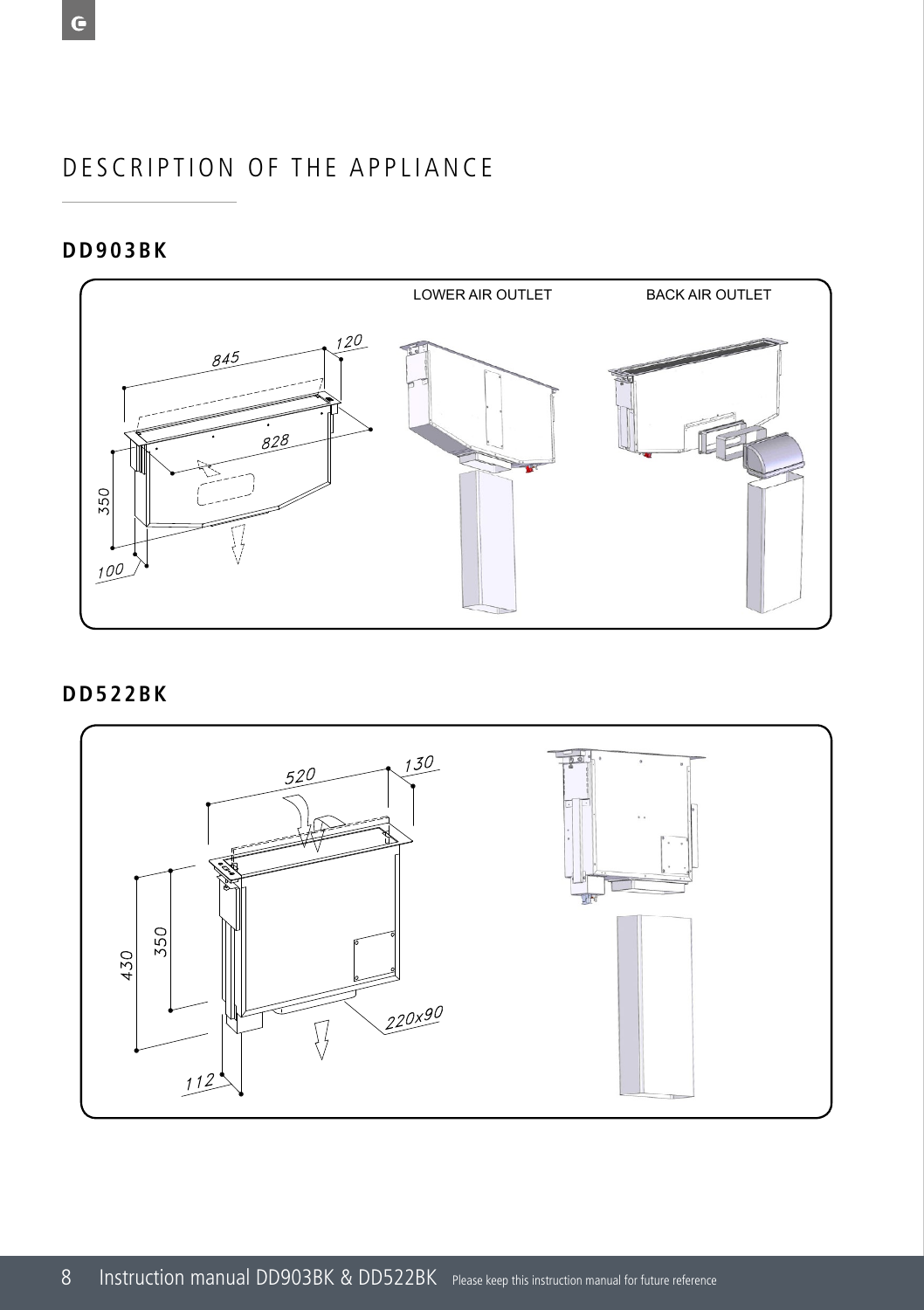## INSTALLATION

- 1. Before carrying out the appliance installation, please check that all components are not damaged, in such a case contact your retailer and do not carry out any installation operation. Furthermore, please read carefully all of the following installation instructions.
- › Use an air exhausting pipe whose maximum length does not exceed 5 metres.
- $\rightarrow$  Limit the number of elbows in the piping, since each elbow reduces the air capacity of 1 linear metre. (eg. if you use no. 2 x 90° elbows, the length of piping should not exceed 3 metres).
- › Avoid abrupt direction changes.
- › Use a 150mm constant diametre rigid ducting pipe for the whole length.
- › Use piping approved by standards in force.

The manufacturer shall not be deemed responsible for air capacity or noise problems caused by failure to comply with the above instructions and no warranty on the product shall be provided.

2. Before making the hole, check that there are no structural or other parts inside the cabinet, where the appliance is to be placed, which could hinder a proper installation. Check that the dimensions of the Downdraft and the ones of hob are compatible with the cabinet so that the installation can be carried out properly.







Fig. 3 Fig. 4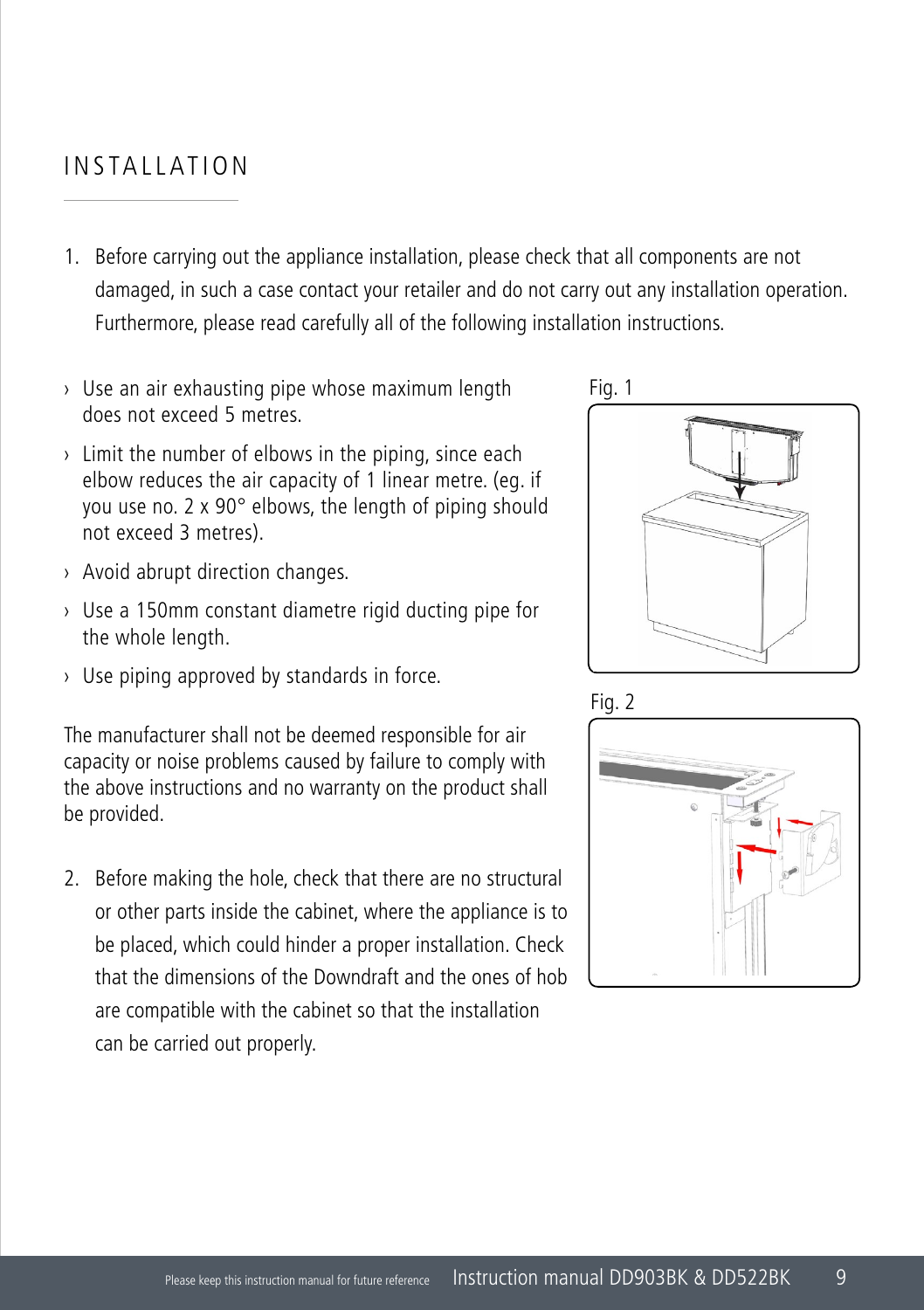- 3. Make a rectangular opening DD903BK: 102 x 832mm DD522BK: 114 x 486mm Fit the product in the opening, by inserting it from above as shown in fig. 1.
- 4. Secure the product inside the furniture by using the specific brackets provided. Proceed to the installation of the brackets in the sides of the product, in the specific hooks, as shown in Fig. 2.
- 5. Then tighten the screws manually, as in fig.3, to secure the product to the furniture. Before tightening the screws, make sure that the product is perfectly balanced. Pay attention in order not to tighten the screws too much.

is possible to use the alternative brackets. as in figure 13. For the DD522BK if the structure of the cabinet does not allow to use the brackets in fig. 2, it







Fig. 13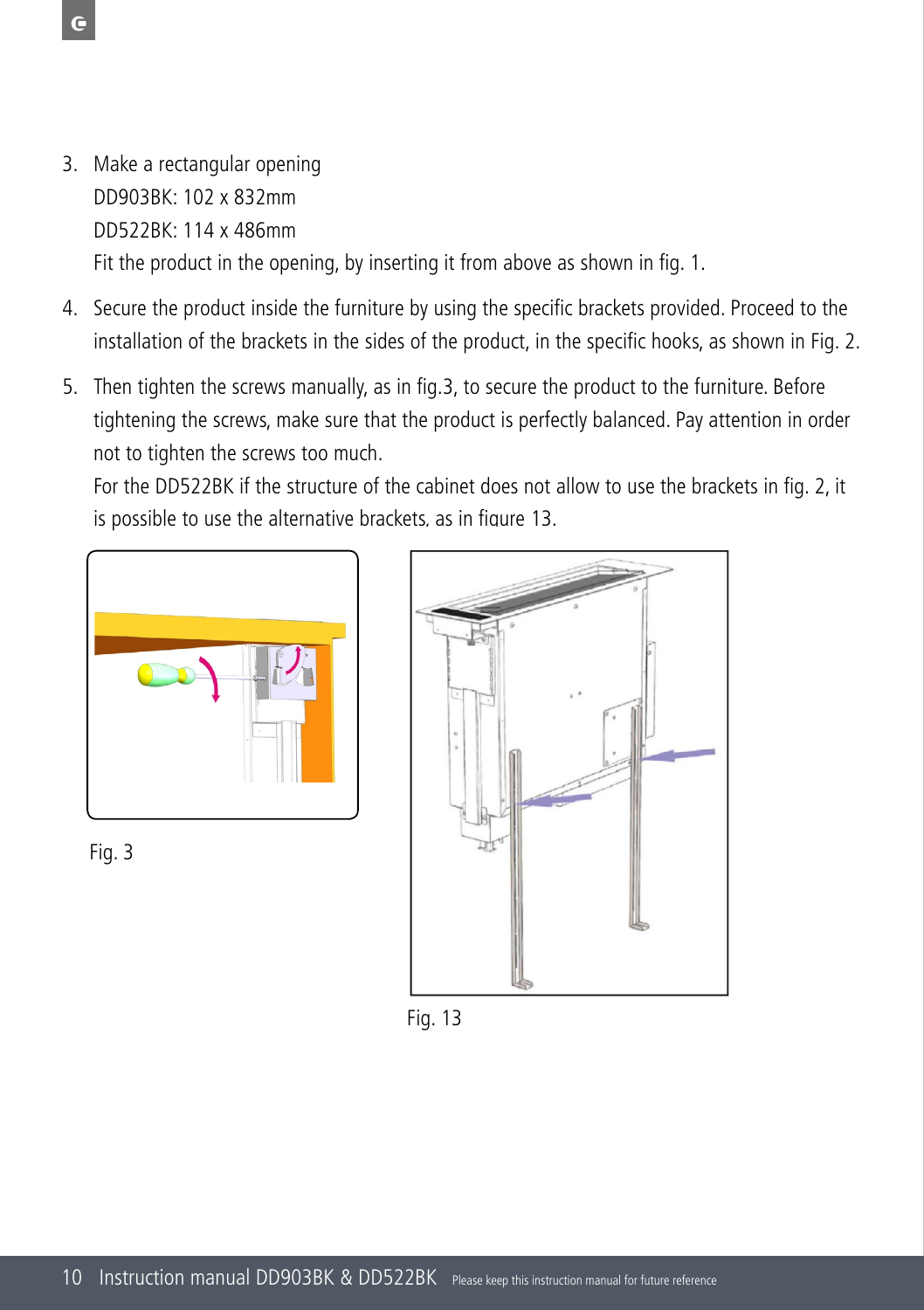6. If the Downdraft is equipped with an external motor, fit the external motor then install the exhaust air ducting according to the relevant installation diagrams: DDMEXT21 & DDMEXT30 - Figure 9 &11 DDMEXT28 - Figure 10 & 12.





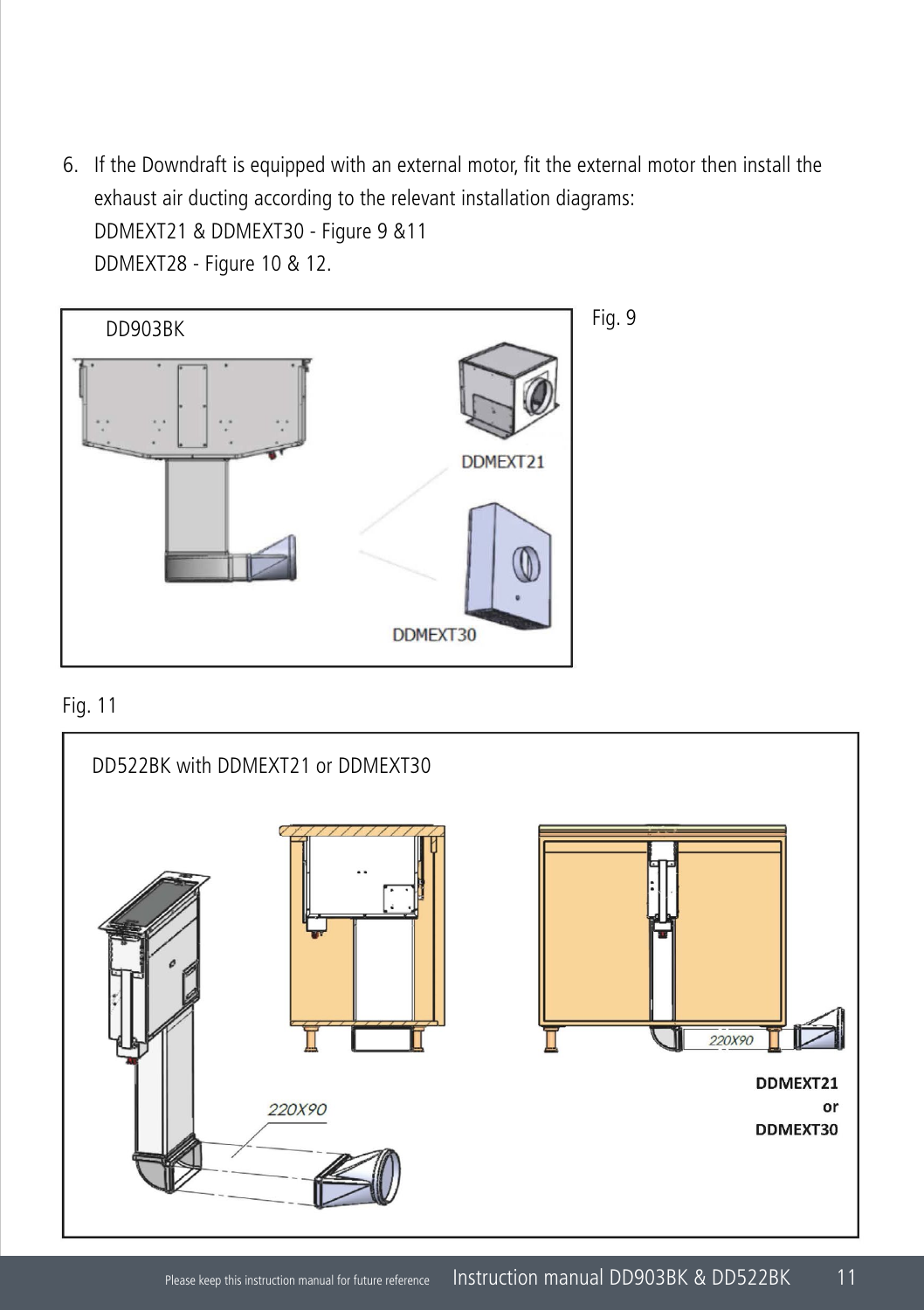



Fig. 12

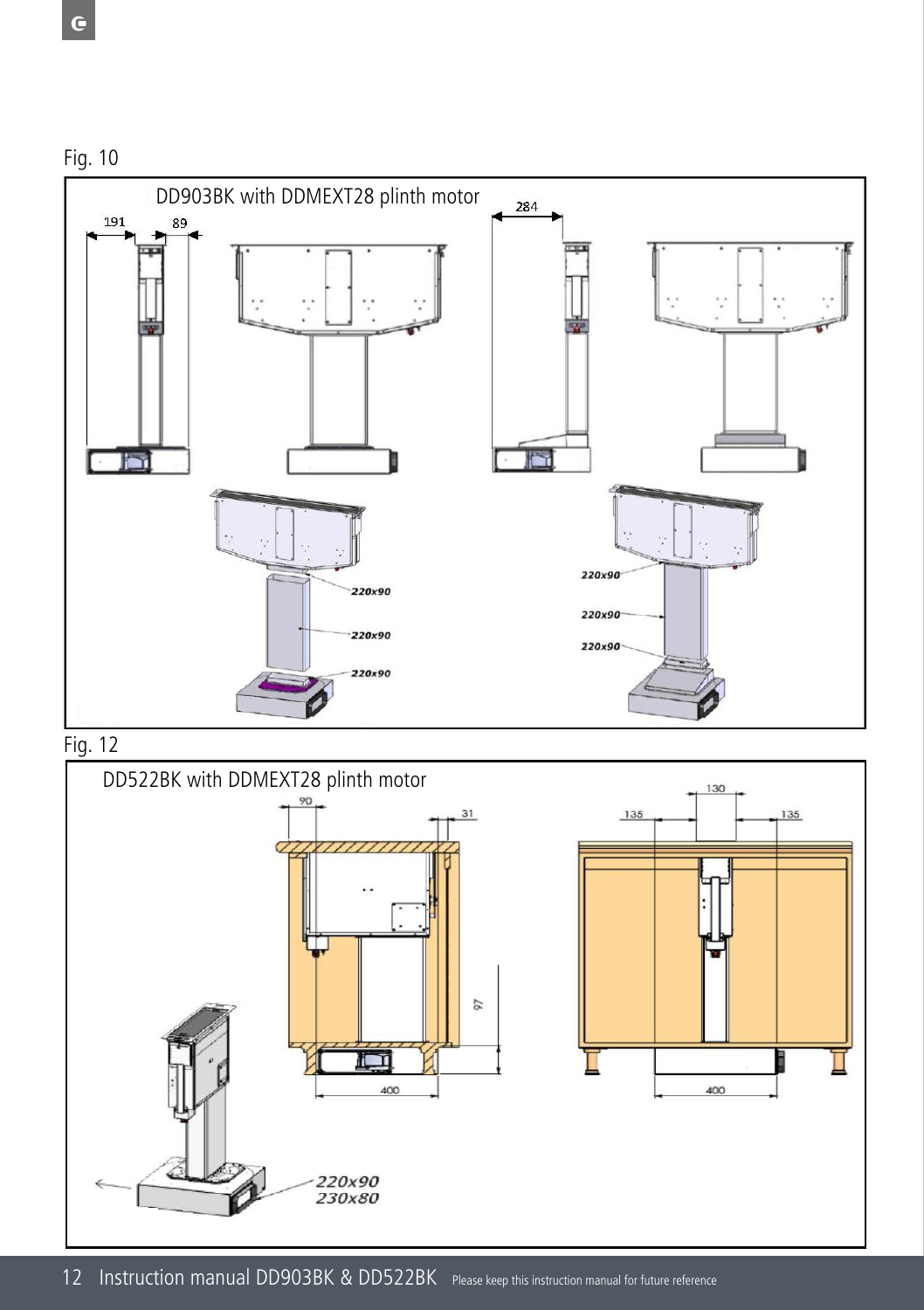7. Then fit the air outlet ducts between the external motor and the product. Select the air outlet among the two available options and fit the adaptor supplied with the appliance. DD903BK: If you intend to use the rear air exit, you will first have to remove the flange from product, install the product in the furniture then restore the flange as shown in fig. 4.



Fig. 4





8. Place the metal box containing the electronic components in an easily reachable area for possible technical assistance operations, by connecting the related connectors (fig. 5).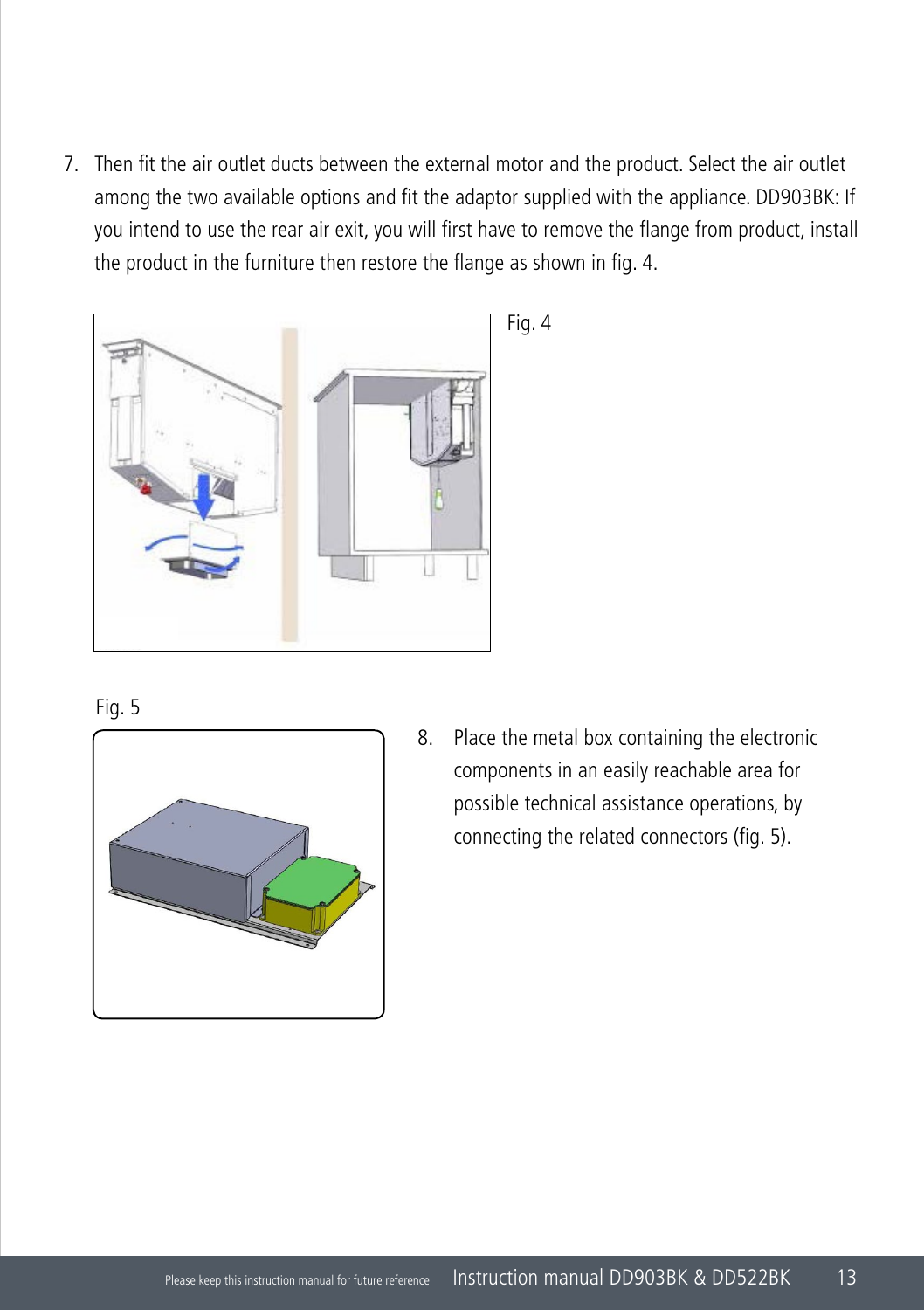Fig. 6



- 9. If the product is equipped with external motor, connect the motor unit cable to the specific terminal board found in the plastic box shown in fig. 6.
- 10. Power the downdraft.





11. If the appliance is to be used in the recirculation mode, place the charcoal filters behind the grease filters (see fig 7) and then settle the front glass by sticking the magnets into the specified seats.

### **HOW THE DOWNDRAFT WORKS**

This appliance is intended to extract cooking fumes, greases and vapours. It has been designed to work in either ventilation mode or in recirculation mode.

## **EXTERNALLY VENTED MODE**

The downdraft can be installed in this mode with outside discharge of extracted air: in this case it is necessary to connect the ducting channel to the outside wall (ducting pipes are not supplied with this product).

The minimum distance between the Down-draft (closed) and the surface above it must be at least 400mm. It is the manufacturer of the hob who determines the clearance required and the clearance quoted by the hob manufacturer must be followed.

In the absence of any instructions supplied with a gas hob, tere must be a minimum space of 50mm between the edge of a gas hob and the downdraft frame.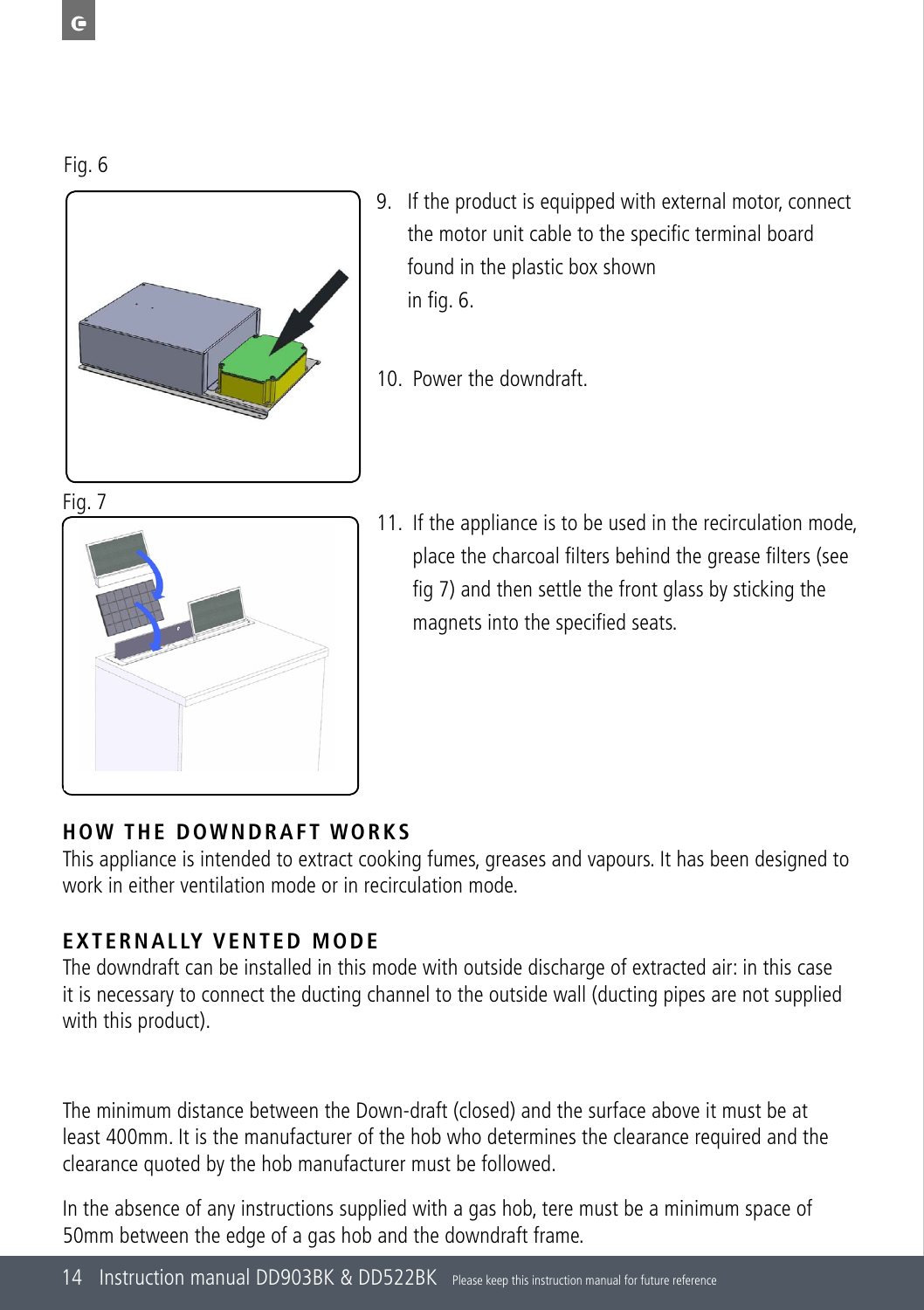### **RECIRCULATION MODE**

In case fumes and vapours cannot be extracted outside, the appliance can be used in recirculation mode. Activated charcoal filters are required for this type of extractor:

2 x CAP66CF charcoal filters are required for the DD903BK

1 x CAP72CF charcoal filter is required for the DD522BK.

These can be purchased directly from www.caple.co.uk or by calling our sales office on 0117 938 1900.

Air recycled through the charcoal filters is recirculated back into the room via a 5mm ventilation slot in the kitchen plinth (fig 8a) or a plinth grill (fig 8b).

#### NOTE:

Universal plinth grille (GRILL/SENSE600) can be purchased at www.caple.co.uk



#### CAUTION:

Installation must comply with the regulations in force regarding the ventilation of enclosed environments. The use of discontinued ducts is not allowed without the approval of a qualified technician.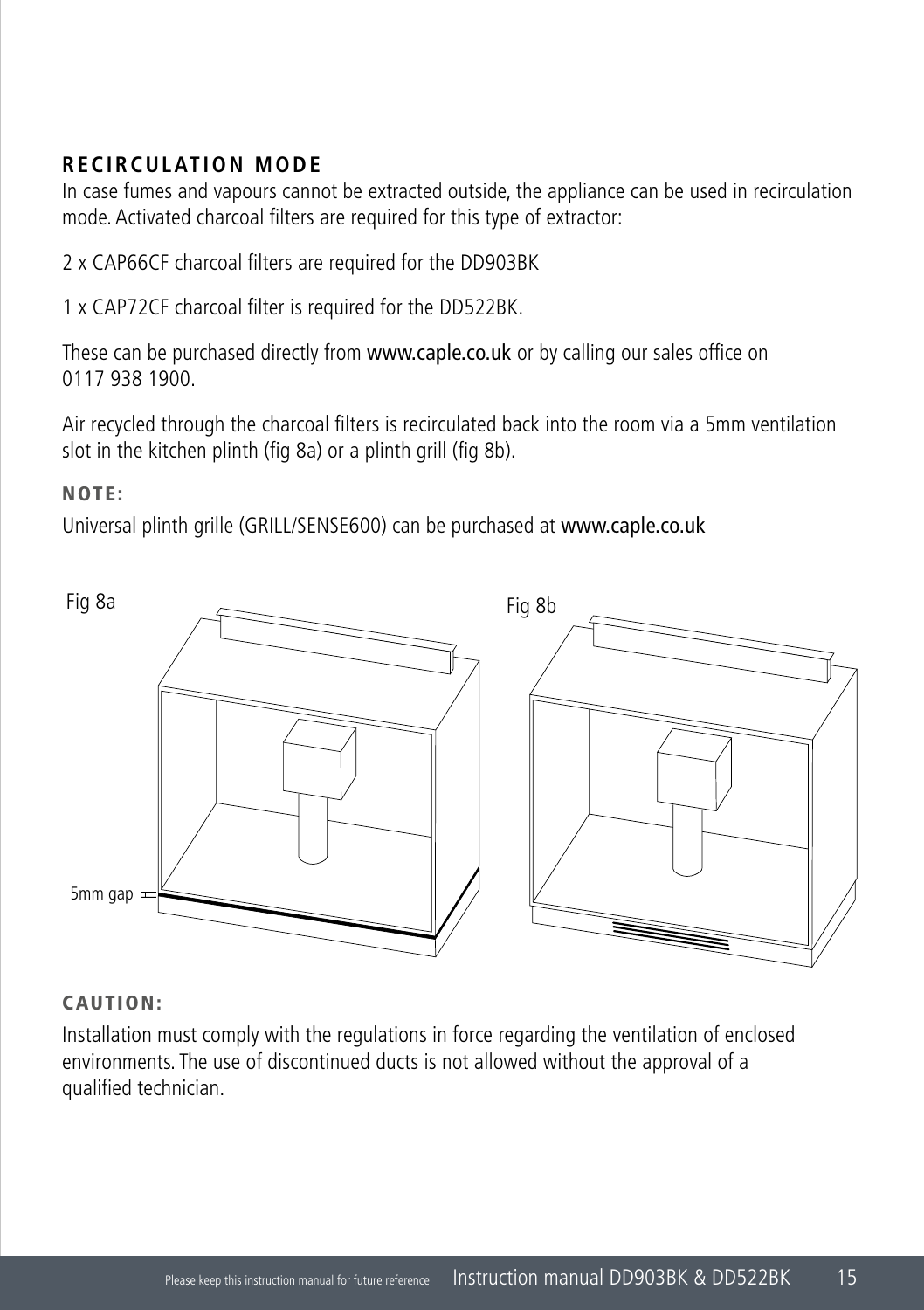#### REMOVAL OF GREASE FILTER, AND MOUNTING THE CHARCOAL FILTER close and turns of turns of turns of turns of turns of turns of turns of turns of turns of turns of turns of tu

The removal and fitting of the grease and charcoal filters need to be carried out with the downdraft in the open position (see figure 7). To open the downdraft, push the <sup>1</sup> key. Remove the grease filter first and then pull the plastic key of the charcoal filter panel to disengage it from it's setting. Follow these steps in reverse order to insert the active charcoal filter. **Fig.8**

#### NOTE:

 To maintain effective use of your downdraft, the charcoal filter should be replaced at least every 6 months.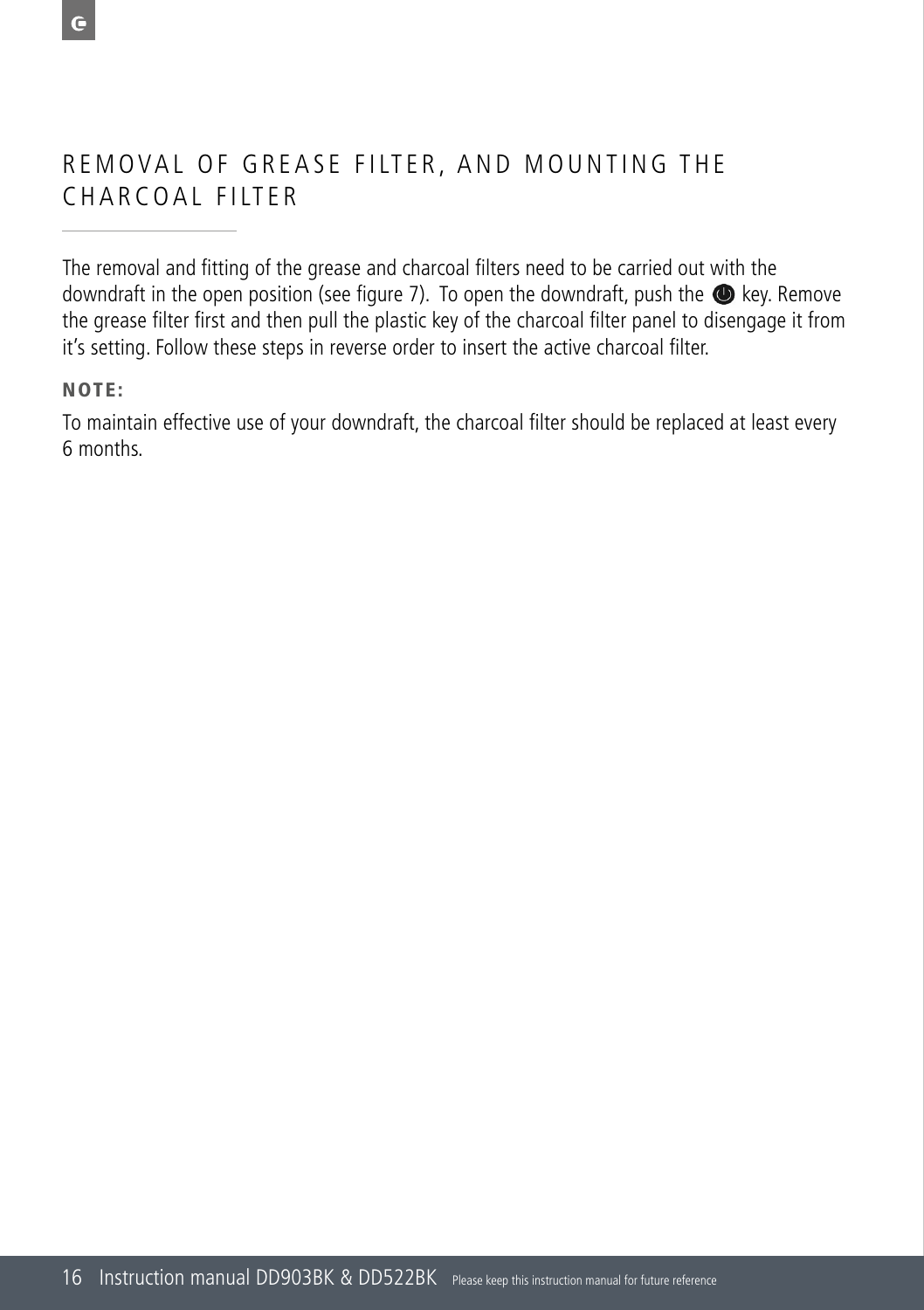# ELECTRICAL CONNECTION

#### **WARNING**

Place the metal box containing the electronic components at a distance of no less than 65cm from the hobs or in any case, 65cm from the suctioning surface of the cooker hood.

After having replaced the filters, reinstall the front stainless steel panel, otherwise the Downdraft is not able to function.

#### **NOTE**

We recommend installing the metal box containing the electronic components at least 10cm above floor level and at a suitable distance from all heat sources (e.g. ovens or hobs).

#### **CAUTION**

This appliance is fitted with an H05 VVF 3 conductor, 0.75 mm<sup>2</sup> (neutral, phase, and ground) power cord. This can be connected up to a 220 - 240V monophase electrical network through a CEI 60083 approved power socket, which must remain accessible after installation, in compliance with installation regulations.

We decline any responsibility in case of accidents caused by a lack of ground connection or incorrect ground connection. The appliance must be fed through a differential protection device (RCD), with a nominal residual current not exceeding 30mA. If the power cord is damaged, call Caple Service to avoid any risk.

#### **WARNING**

The downdraft connection to the electrical network must be carried out only by professional and qualified technicians. The downdraft must be connected to a properly installed and suitable electrical network. The electrical system must comply with VDE0100 standard.

#### **DANGER**

If the cooker hood presents any anomaly, disconnect the appliance or remove the fuse corresponding to the appliance power disconnecting line.

If the appliance has no plug or if the plug is not easily accessible, then a device needs to be fitted to cut it off from the electric network; this device must have an opening distance between contacts on all poles of at least 3mm.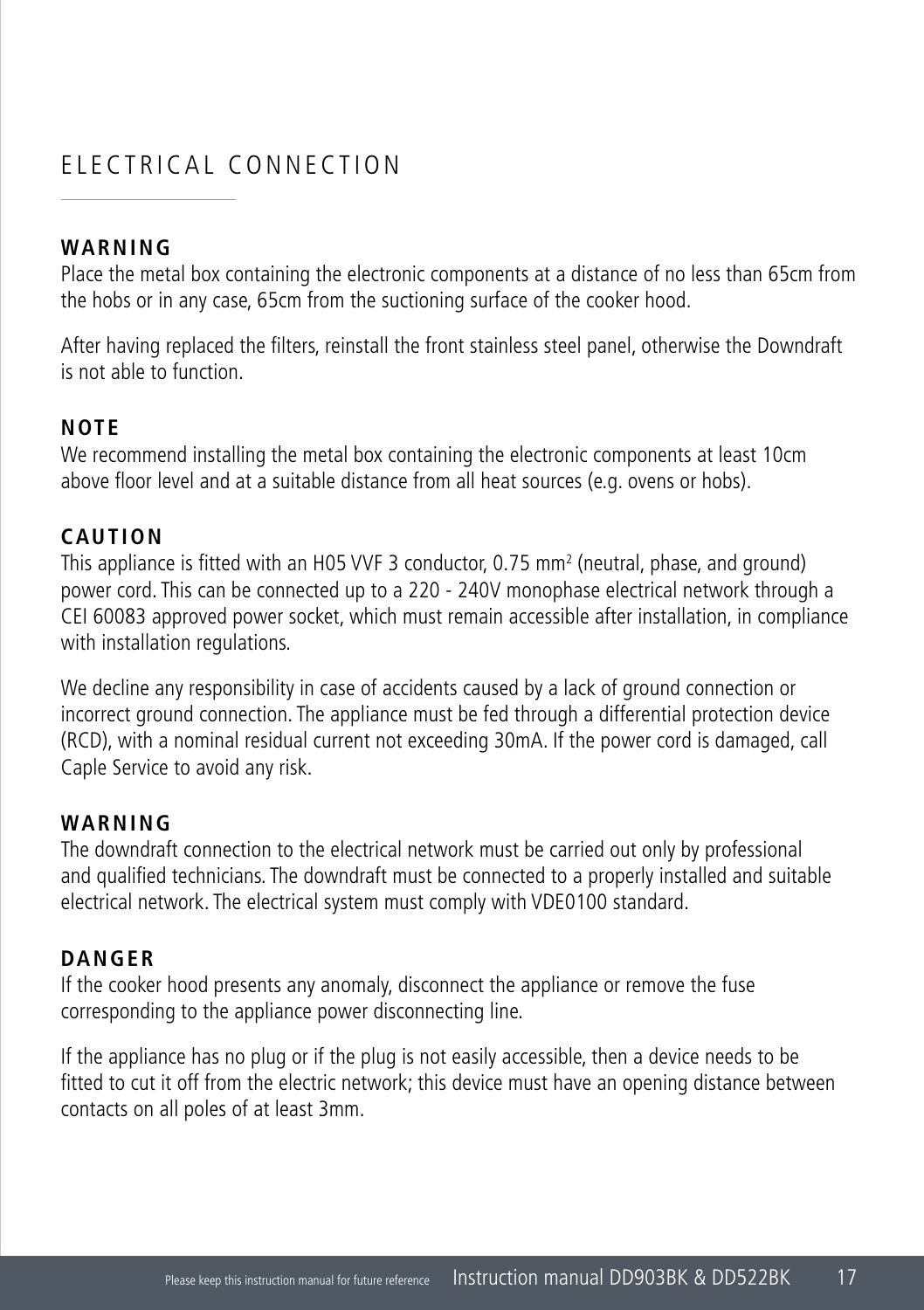#### **ELECTRICAL CONNECTION**

While installing the appliance and carrying maintenance operation, make sure it is disconnected from the electrical network or the fuses are cut out or removed.

Check that:

- › Power is enough.
- › Feeder lines (mains) are in good condition.
- › The cable diametre complies with installation regulations.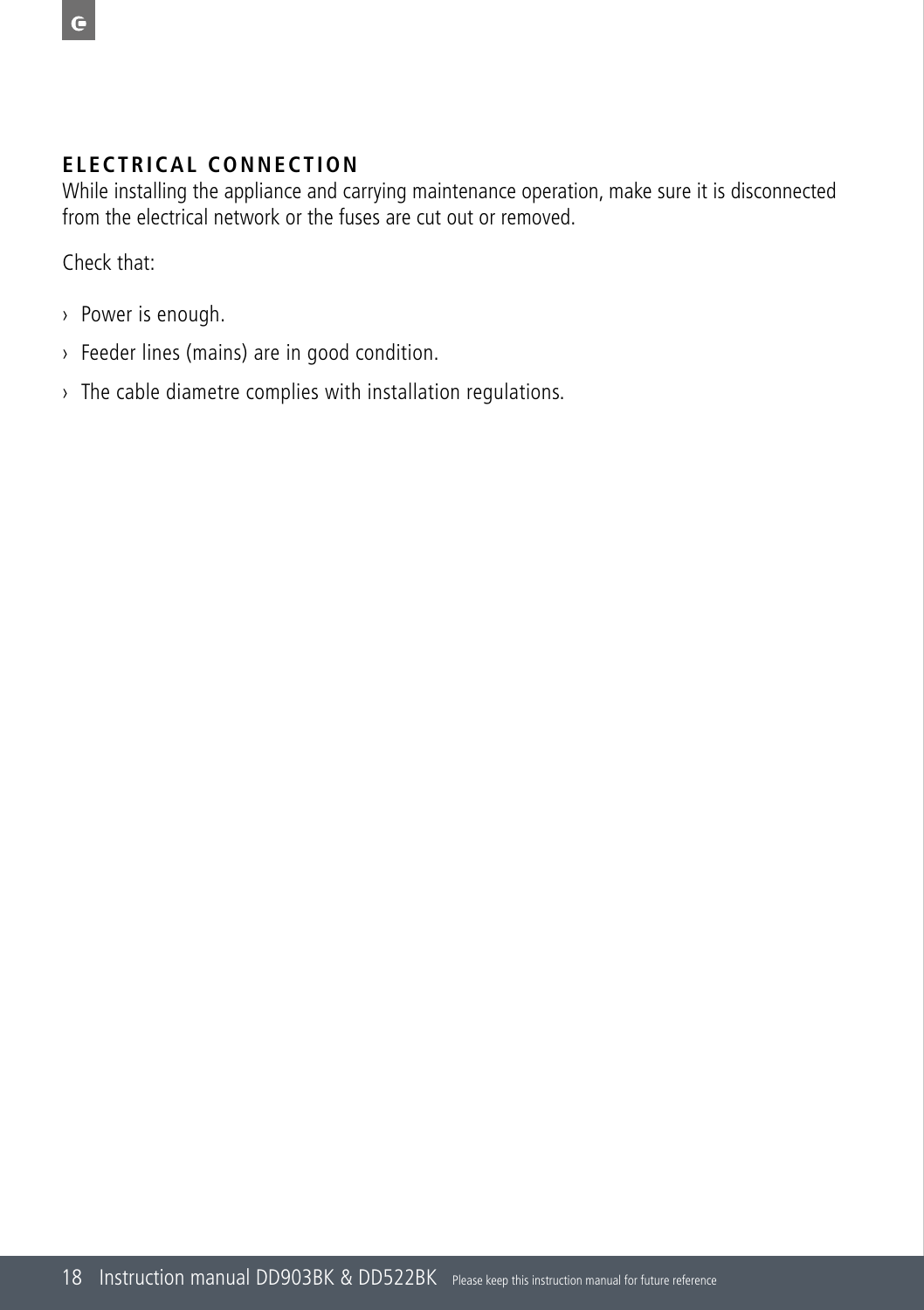#### OPERATING THE DOWNDRAFT EXTRACTOR 4th to 2nd speed, after 6 minutes operation. **Grease filters saturation**



while the extractable unit is open.

operation. Operation speeds can also be changed

If the appliance is working at 3rd speed, it is auto-

 $A_{\rm eff}$  and  $A_{\rm eff}$  indicators of operation, the speed indicators of operation, the speed indicators of  $A_{\rm eff}$ 

#### **PUSH BUTTON CONTROL PANEL** matically switched to 2nd speed, after 7 minutes **GPUSH BUTTON CONTRO**

 $\sim$  10 minute timer, after which the motor is turned off and the front is closed. The For finance time, after which the motor is tanded on and the nont is closed. The setting of the function is signalled by indicator the motor speed indicator flashing.  $\mathcal{L}$  tung

#### **DOWNDRAFTE INDICATOR**  $\mathcal{A}^{\text{max}}$  , which finds the last operation from the last  $\mathcal{A}^{\text{max}}$

- > The LED gives off four different colours, depending on the set speed. requirements, are equipped with new electronics
- **Panel System Burnale Englecity** First speed colour: WHITE After 30 hours of operation, the speed indicators **B**  $\rightarrow$  First speed colour: WHITE
- > Second speed colour: GREEN  $\overline{C}$  become speca colour. Given After 30 hours of operation, the speed indicators , becond speed colour: GREEN
- $\rightarrow$  Third speed colour: BLUE  $\ddot{\phantom{a}}$   $\ddots$   $\ddots$  at  $\ddot{\phantom{a}}$  becomposed at least 3 seconds, because 3 seconds, because 3 seconds, because 3 seconds, because 3 seconds, because 3 seconds, because 3 seconds, because 3 seconds, because 3 seconds,
- $\rightarrow$  Fourth speed colour: RED
	- > The key is only active with open top (45° 90°). For each selection of the function there is an increase of the motor speed, up to the fourth speed. e key is only active with oper op (45° 90°). For each select
	- > The key is only active with open top (45° 90°). Each time you select the function you have a speed decrease of the motor, up to the first speed. **Example only continuous operation function**  $\mathbf{r}$  and  $\mathbf{r}$  is such the product in standard of the motor, up to the first speed. op (45° 90°). Each time you



When the product is switched off, the first touch activates the top panel until it reaches the intermediate opening of 45°. As the intermediate opening is reached, the motor is automatically set to the 2nd speed. Another press will start full opening (90°) of the top panel, maintaining the speed of the motor. Another press will stop the motor and top panel, maintaining the speed of the motor. Another press will stop the motor and completely close the top panel. anel, maintaining the speed of the motor. Another press will st letely close the top panel. ched off, the first touch activates the top  $p$ 

#### NOTE: - When the top panel is closed, hold down the **E** button for 3 seconds, the top panels opens by 90°

When the top panel is opened at 45°, hold down the **@** button for 3 seconds, the top panel will close and the motor turns off.

when the top panel is closed, hold down the  $\bullet$  button for 3 seconds, the top panels opens by 90° and the motor is activated at the second speed.

#### WARNING:

The product DD522BK allows the opening of the glass top only by 90° (no 45° opening is possible).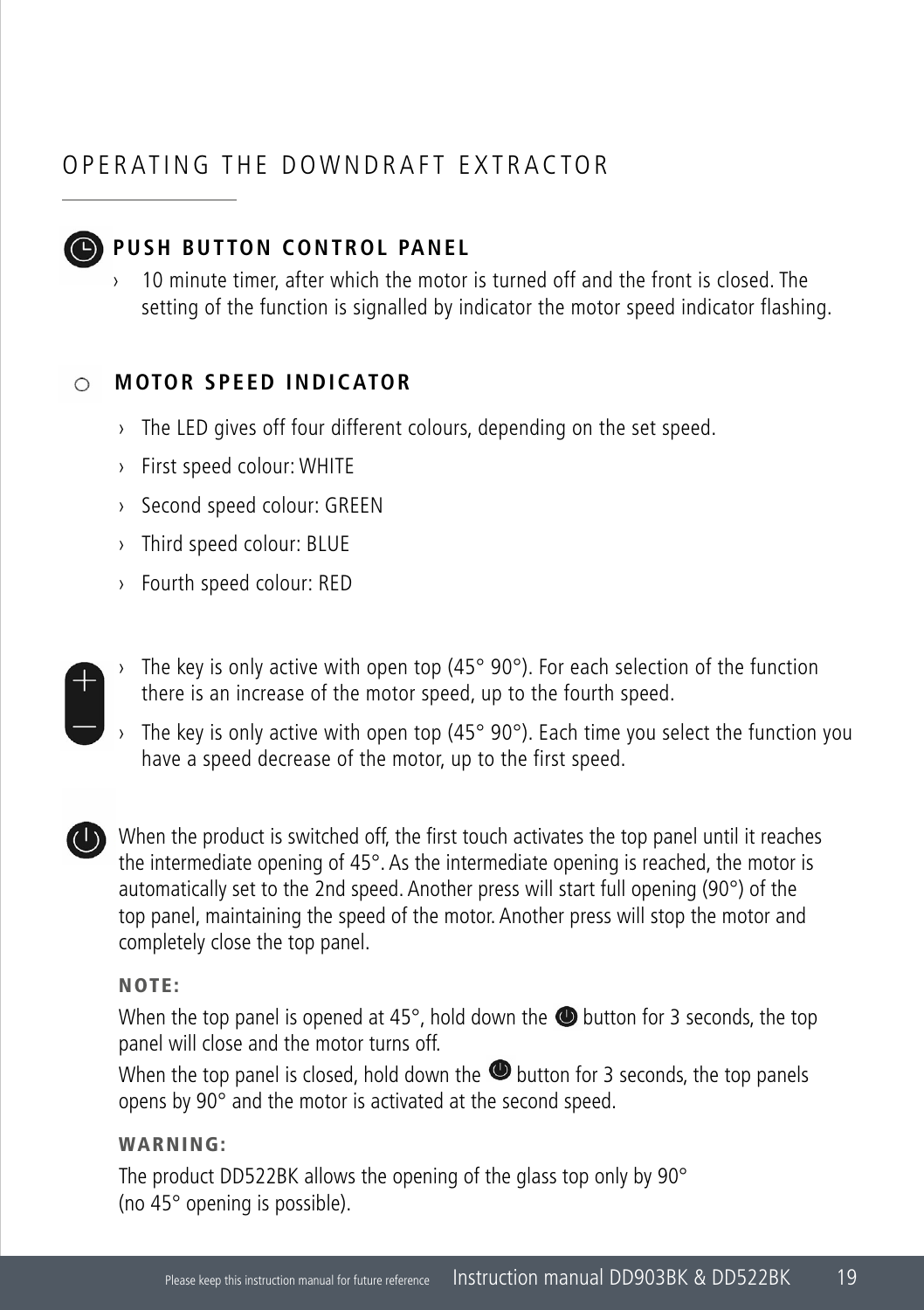#### **TIMING**

- **This product is equipped with intelligent electronics which include a timer device for speed** mate product to equipped the modify of controlled them in the detail of the reserve the products of the air capacity exceeds 650m<sup>3</sup>/h. Internal motor models, with maximum air capacity higher than 650m<sup>3</sup>/h, are equipped with a timer device that automatically switches the speed from 4th to 3rd speed, after 6 minutes operation. repped with a timer device to
- $\rightarrow$  External motor models are equipped with remote motors that, as for internal motor versions, include a timer device that switches down the speed when it exceeds 650  $\text{m3/h.}(\text{See }$ External Motors Instructions). Remote motors, whose air capacity exceeds 650m<sup>3</sup>/h at both 4th and 3rd speed, will have the following by default timer control functions: The speed is automatically switched from 4th to 2nd speed, after 6 minutes operation. vith remote motors that, as f
- $\rightarrow$  If the appliance is working at 3rd speed, it is automatically switched to 2nd speed, after
- $\rightarrow$  7 minutes operation. Operation speeds can also be changed during operation. The energy consumption of the appliance in standby mode is lower than 0.5W.

## **OTHER FUNCTIONS:**

### **AUTOMATIC TURN OFF**

After 4 hours of continuous operation from the last setup, the appliance turns off automatically.

#### **GREASE FILTERS SATURATION**

After 30 hours of operation, the speed indicators  $\circ$  will all flash simultaneously, signalling the grease filters saturation. To reset this alarm, hold the "TIMER" button down for at least 3 seconds, while the extractable unit is open. **opening of the glass top only by 90° (no 45°**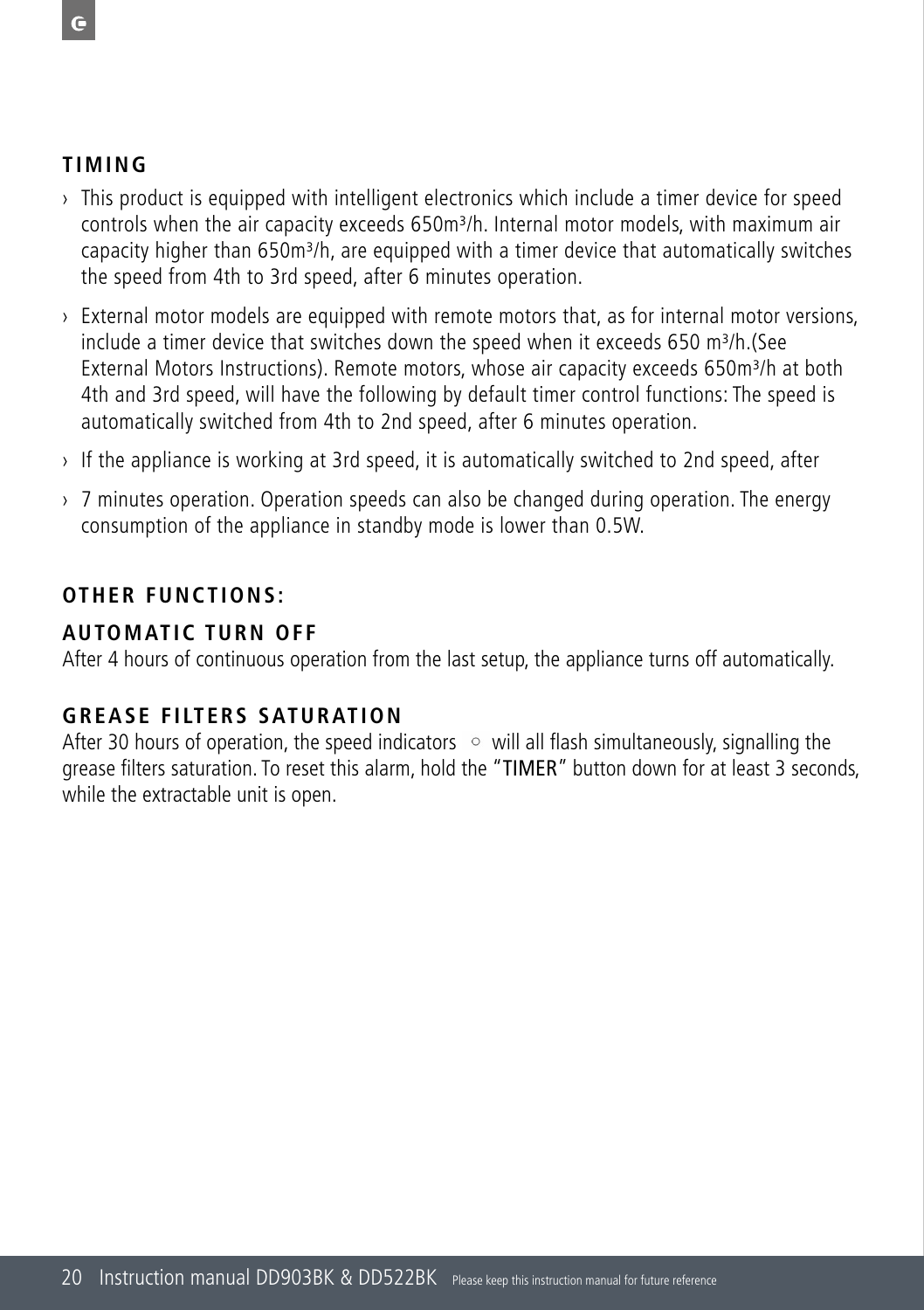#### **CLEANING THE EXTRACTOR ACTOR**

Careful maintenance ensures the correct operation and optimal performance. from 4th to 3rd speed, after 6 minutes operation.

## CAUTION:

indicator(B) flashing.

The hood must be disconnected from the electrical network, both by unplugging the appliance from the socket and activating the magnetic circuit breaker (safety cut-out), before removing the metal grease filters. After cleaning operations, replace the metal grease filters as outlined in the installation instructions.  $\bullet$  the  $\bullet$  after  $\bullet$  minutes operation.

| <b>MAINTENANCE</b>                               | <b>HOW TO PROCEED?</b>                                                                                                                                                                                                                                                                                                                                                                                                                                    | <b>ACCESSORY PRODUCTS TO USE</b>                                                                                                                                                                                                                                                                                                                       |
|--------------------------------------------------|-----------------------------------------------------------------------------------------------------------------------------------------------------------------------------------------------------------------------------------------------------------------------------------------------------------------------------------------------------------------------------------------------------------------------------------------------------------|--------------------------------------------------------------------------------------------------------------------------------------------------------------------------------------------------------------------------------------------------------------------------------------------------------------------------------------------------------|
| Cleaning external<br>surfaces and<br>accessories | Do not use metallic scrubbers,<br>abrasive products, or hard brushes.                                                                                                                                                                                                                                                                                                                                                                                     | To clean the external surfaces of the downdraft<br>and the light housing screen use only commercially<br>available household detergents diluted in water.<br>Then rinse with clean water and dry with a soft<br>cloth.                                                                                                                                 |
| Grease filters                                   | After 30 hours of operation, the<br>downdraft will signal the grease filter<br>saturation.<br>Saturation is indicated by the flashing<br>RED colour LED speed indicator, when<br>the cooker hood is off.<br>To reset, hold down the $\bullet$ timer<br>button for at least 3 seconds, while<br>the carriage is open.                                                                                                                                      | The grease filters can be washed by hand or in<br>the dishwasher. These filters need to be cleaned<br>on a regular basis, because otherwise they may<br>represent a fire risk.<br>Refit the grease filters and front panel, making<br>sure that they are properly fitted at the sides<br>so that it does not cause the downdraft to stop<br>operating. |
| Active charcoal filter                           | In the recirculation mode, the active<br>charcoal filter must be replaced<br>periodically.<br>To remove the charcoal filter first<br>of all, it is necessary to remove the<br>grease filter and then pull the plastic<br>key of the panel itself, in order to<br>disengage it from its seating.<br>Follow these steps in reverse order to<br>insert the active charcoal filter.<br>Replace the used charcoal filter on an<br>average of every six months. |                                                                                                                                                                                                                                                                                                                                                        |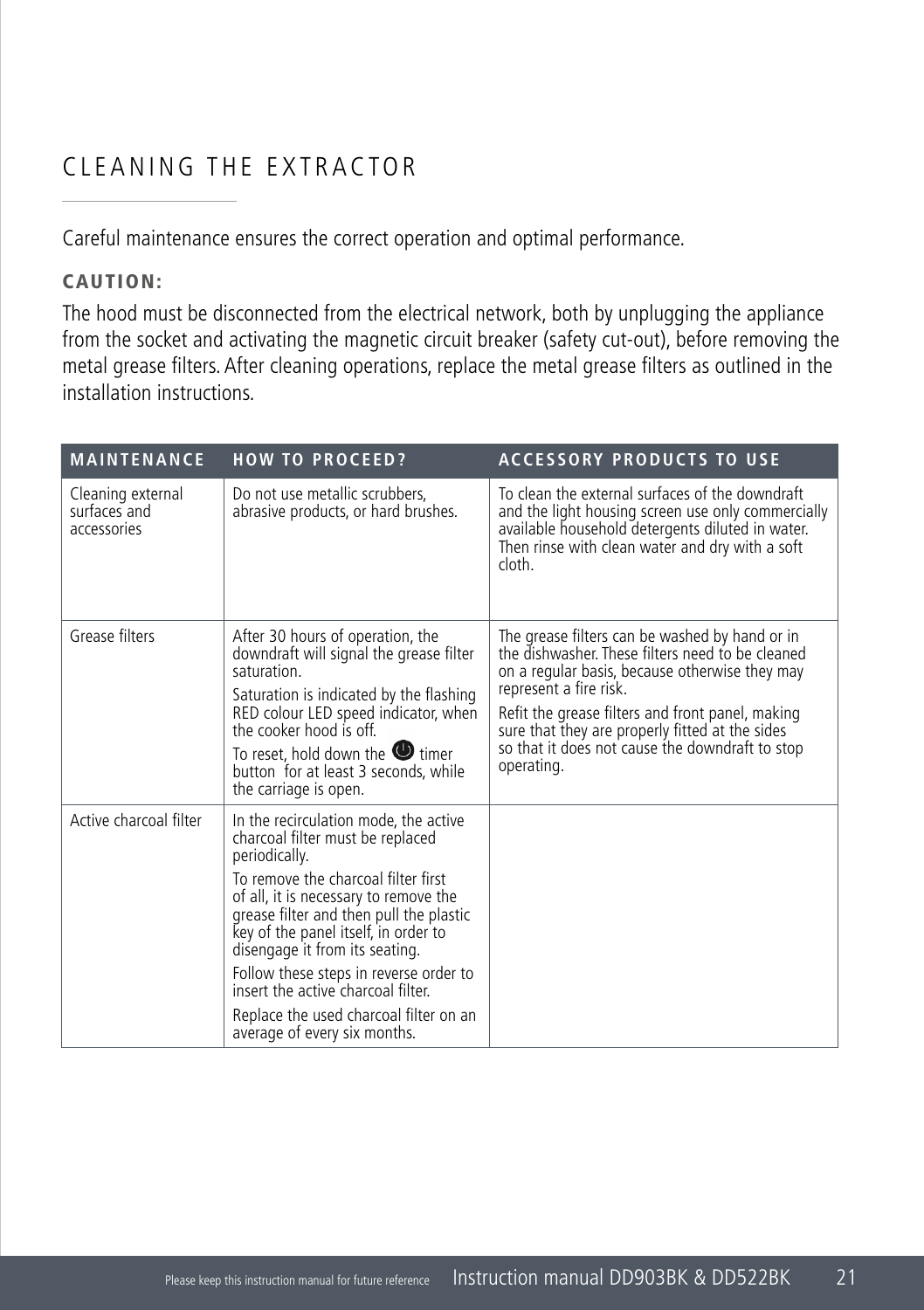# TROUBLESHOOTING

| <b>PROBLEM</b>                                     | <b>SOLUTION</b>                                                                                                                                                                                                                                                                                                                                                                                                                              |
|----------------------------------------------------|----------------------------------------------------------------------------------------------------------------------------------------------------------------------------------------------------------------------------------------------------------------------------------------------------------------------------------------------------------------------------------------------------------------------------------------------|
| The downdraft does not work                        | Check that:<br>There is not a power outage.<br>$\rangle$<br>A specific speed has actually been selected.<br>The red reset key, found over the electrical system box, is pushed.                                                                                                                                                                                                                                                              |
| The downdraft has low performance                  | Check that:<br>The motor speed selected is sufficient for the quantity of fumes and<br>vapours present in the room.<br>The kitchen is ventilated well enough to allow air for intake.<br>$\mathcal{V}$<br>The charcoal filter is not worn out. (Recirculation mode only).<br>$\gg$<br>The air outlet channel is free and compliant with paragraph no.2.<br>$\mathcal{D}$<br>The non-return valves of the suctioning unit are free to rotate. |
| The downdraft stops in the middle of<br>operation. | Check that:<br>There is not a power outage.<br>$\gg$<br>The omnipolar device has not tripped.<br>$\mathcal{V}$                                                                                                                                                                                                                                                                                                                               |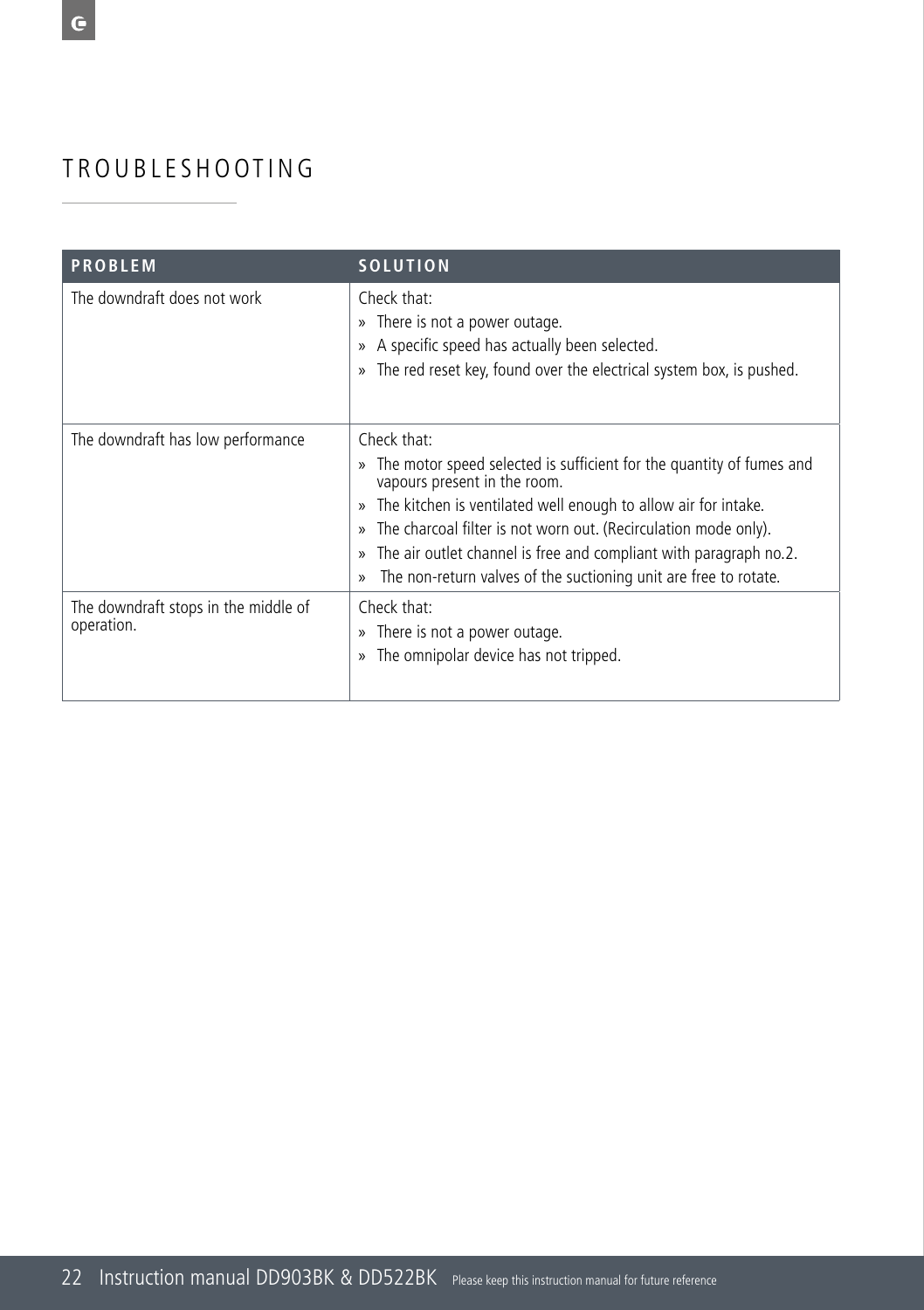# AFTER SALES SERVICE

Any maintenance operation on your appliance should be carried out by:

- › Either your retailer;
- › A Caple approved engineer, or similarly qualified personnel.

If a problem still persists and further assistance is required, please contact our Caple after sales team on:

T - 0117 938 7420

E - service@caple.co.uk